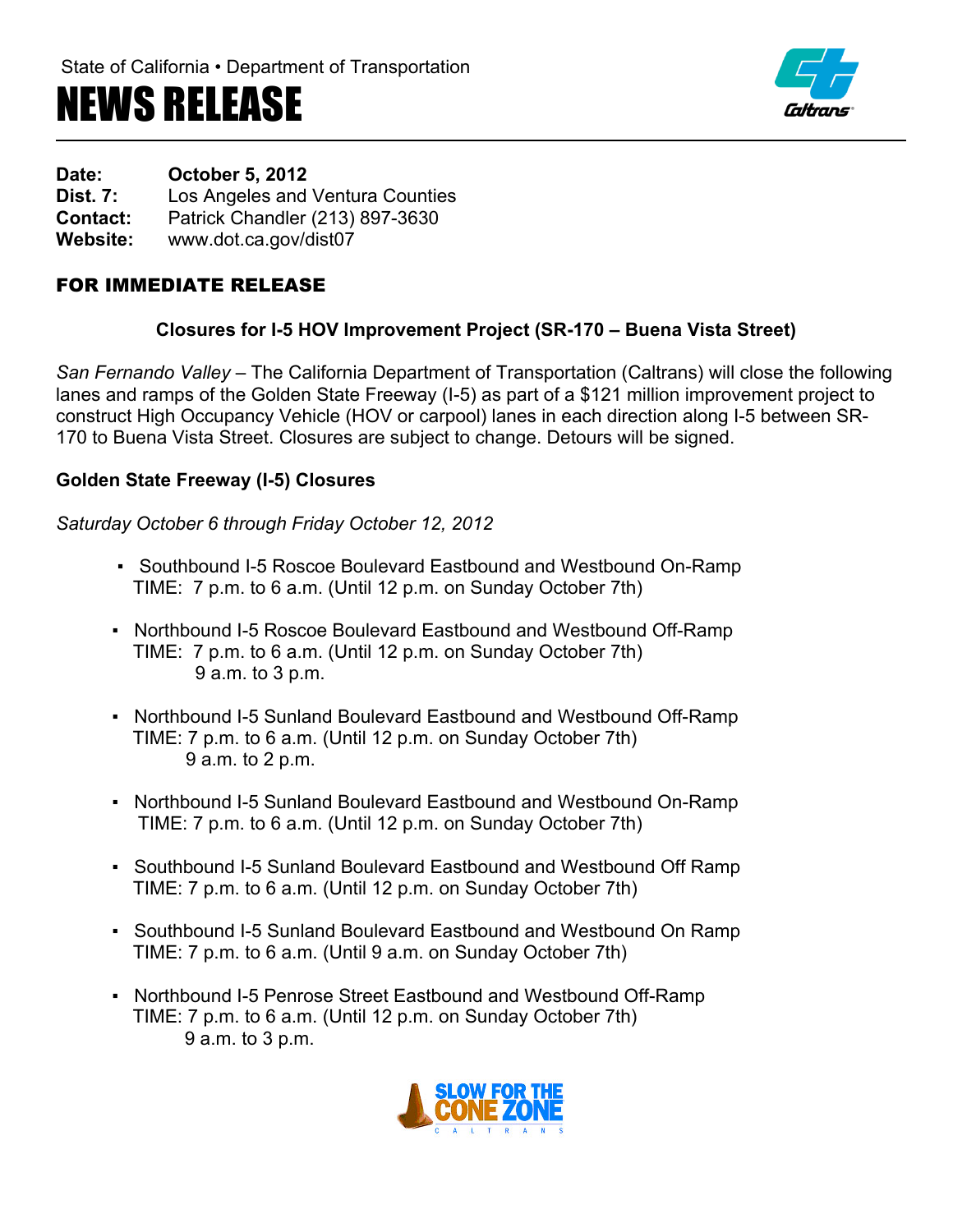- Northbound I-5 Tuxford Street Eastbound and Westbound On-Ramp TIME: 7 p.m. to 6 a.m. (Until 12 p.m. on Sunday October 7th) 9 a.m. to 3 p.m.
- Northbound I-5 Tuxford Street Eastbound and Westbound Off-Ramp TIME: 7 p.m. to 6 a.m. (Until 12 p.m. on Saturday October 7th) 9 a.m. to 3 p.m.
- Northbound I-5 Lankershim Boulevard Eastbound and Westbound On-Ramp TIME: 7 p.m. to 6 a.m. (Until 12 p.m. on Sunday October 7th) 9 a.m. to 3 p.m.
- Southbound I-5 Penrose Street Eastbound and Westbound Off-Ramp TIME: 7 p.m. to 6 a.m. (Until 12 p.m. on Sunday October 7th) 9 a.m. to 3 p.m.
- Southbound I-5 Penrose Street Northbound and Southbound On-Ramp TIME: 7 p.m. to 6 a.m. (Until 12 p.m. on Sunday October 7th) 9 a.m. to 3 p.m.
- Southbound I-5 Lankershim Boulevard Eastbound and Westbound Off Ramp TIME: 7 p.m. to 6 a.m. (Until 12 p.m. on Sunday October 7th) 9 a.m. to 3 p.m.
- Southbound I-5 Lankershim Boulevard Eastbound and Westbound On Ramp TIME: 7 p.m. to 6 a.m. (Until 12 p.m. on Sunday October 7th) 9 a.m. to 3 p.m.
- Southbound I-5 Sheldon Street/Laurel Canyon Boulevard Eastbound and Westbound Off and On Ramps TIME: 7 p.m. to 6 a.m. (Until 12 p.m. on Sunday October 7th) 9 a.m. to 3 p.m.

▪ Southbound I-5 Brandford Street Eastbound and Westbound On Ramps TIME: 8 p.m. to 6 a.m. (Until 10 a.m. on Sunday October 7th)

- Northbound I-5 Sheldon Street/Laurel Canyon Boulevard Eastbound and Westbound Off and On Ramps TIME: 7 p.m. to 6 a.m. (Until 12 p.m. on Sunday October 7th) 9 a.m. to 3 p.m.
- Northbound I-5 Hollywood Way Eastbound and Westbound On Ramp Time: 10 p.m. to 6 a.m. (Until 12 p.m. on Sunday October 7th)